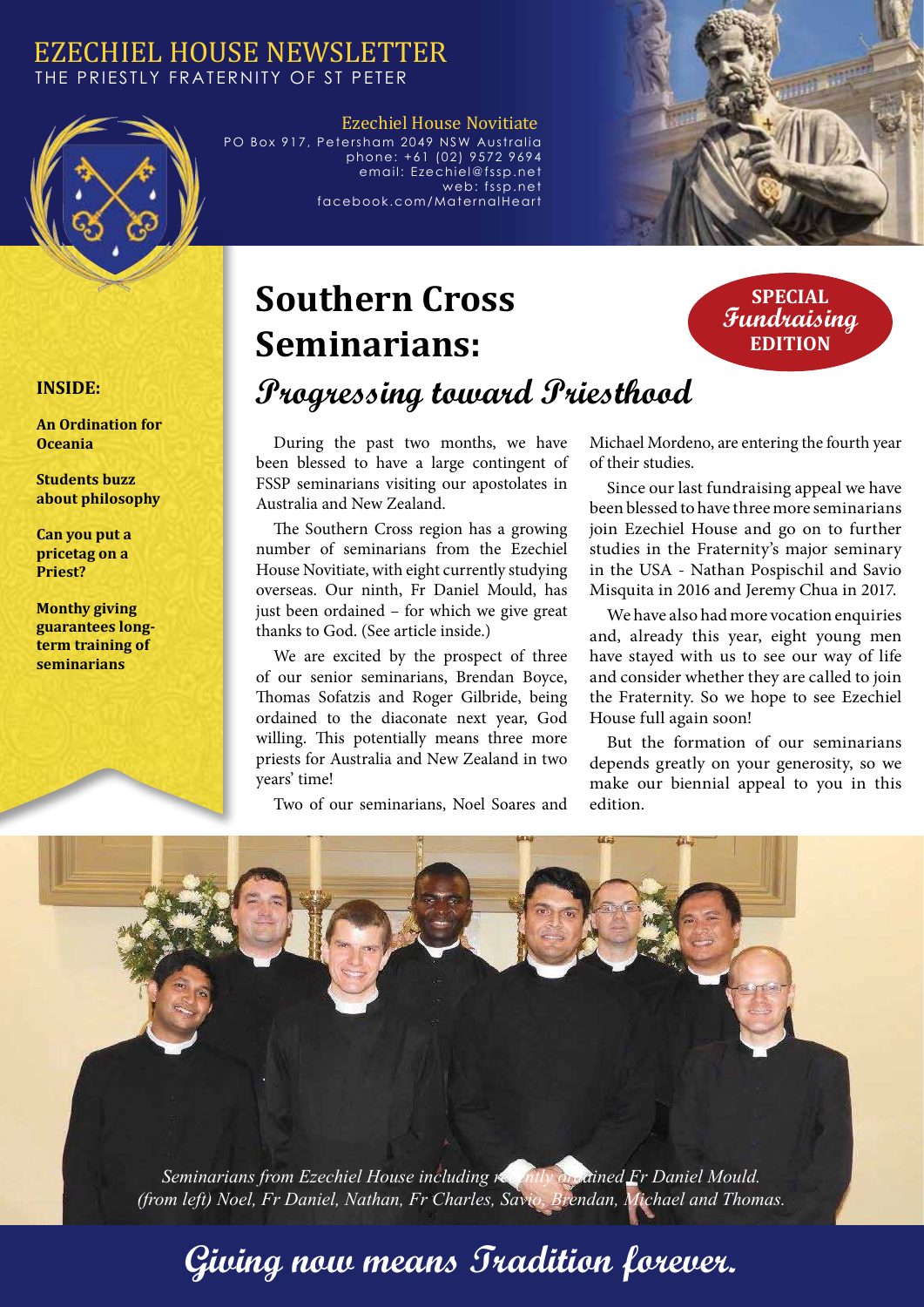## **An Ordination for Oceania Thou art a priest forever, according to the order of Melchisedech.**

On Saturday, May 26th, 2018, His Excellency the Most Reverend Alexander Sample, Archbishop of Portland, conferred the holy priesthood upon ten deacons from Our Lady of Guadalupe Seminary, including New Zealand-born Daniel Mould who studied at Ezechiel House.

The ceremony took place at 10 o'clock in the morning at St. Cecilia Cathedral in Omaha, the beautiful early summer day providing a fitting backdrop for the joy of the event. The deacons processed into the cathedral, their priestly vestments draped over their left arm, followed by the Archbishop and the other sacred ministers, who were vested in the red of the Holy Spirit for the Saturday of Pentecost. The faithful came in large numbers, filling the cathedral to witness the beautiful and solemn ceremony of ordination and to attend the Pontifical Mass that accompanied it.

An ordination is truly an extraordinary event to behold, the various stages involved in the imparting of the Sacrament offering a beautiful illustration of the transformation that is taking place. One particularly striking element is the total prostration of the ordinandi before the altar while the Litany of the Saints is sung by the whole congregation, a posture of both total reverence and prayer, which also symbolizes the complete offering that they are making of themselves to God. Another notable feature is the consecration of the hands of the ordinandi with holy oil. The oil is applied to their hands to represent the unique holiness of those hands, which will henceforth transform bread and wine into the Body and Blood of Christ. The new priest's hands are afterwards bound with the manutergium, a white piece of cloth that soaks up the excess oil. This, in accordance with an ancient tradition, is later given to the priest's mother. Upon her death the mother is buried with this cloth, the tradition holding that, at her judgment, when Our Lord asks her what she has done for Him in her life on earth, she will present it to Him and say, "I have given you a priest".

The Priestly Fraternity of St. Peter gives thanks to God as we rejoice in the ordination of these ten new priests, particularly our own Fr Mould, and in the great things God has in store for them. Please join us in praying for them as they begin their new work.



*Photos: (from top) Fr Mould's Mass of Thanksgiving; Archbishop Sample lays hands on the ordinandi; The deacons prostrate themselves before the altar; The new priests' hands are wrapped with the manutergium.*

## **A friendship cemented by the sacraments**

Sydney couple, Lucy and Truong, speak about what it meant to them to have Fr Mould baptise their two week old son.

*We were disappointed when at 8 months pregnant we weren't able to attend Fr Mould's ordination. So when he was back in Sydney recently, for a small 48 hours, we jumped at the opportunity to have him baptise our new baby, Jonah. We said we would be honoured for him to baptise our baby and he assured us that, "No, the honour would be mine."* 

*We first met, then seminarian, Daniel at the Ezechiel House novitiate while we were courting. He was there when we were engaged in the chapel of Ezechiel House and served at our Nuptial Mass where he made us a gift of a special blend of incense that filled the church during our wedding more than seven years ago. We are so blessed to have a friend in Fr Daniel Mould and will always treasure the day he celebrated his first baptism over our newborn son.*

#### *— Mr & Mrs Truong & Lucy Vu Nguyen*

*Photo: Fr Mould with baby Jonah and godparents, Mr & Mrs Nekic. (Credit: Giovanni Portelli Photography)*

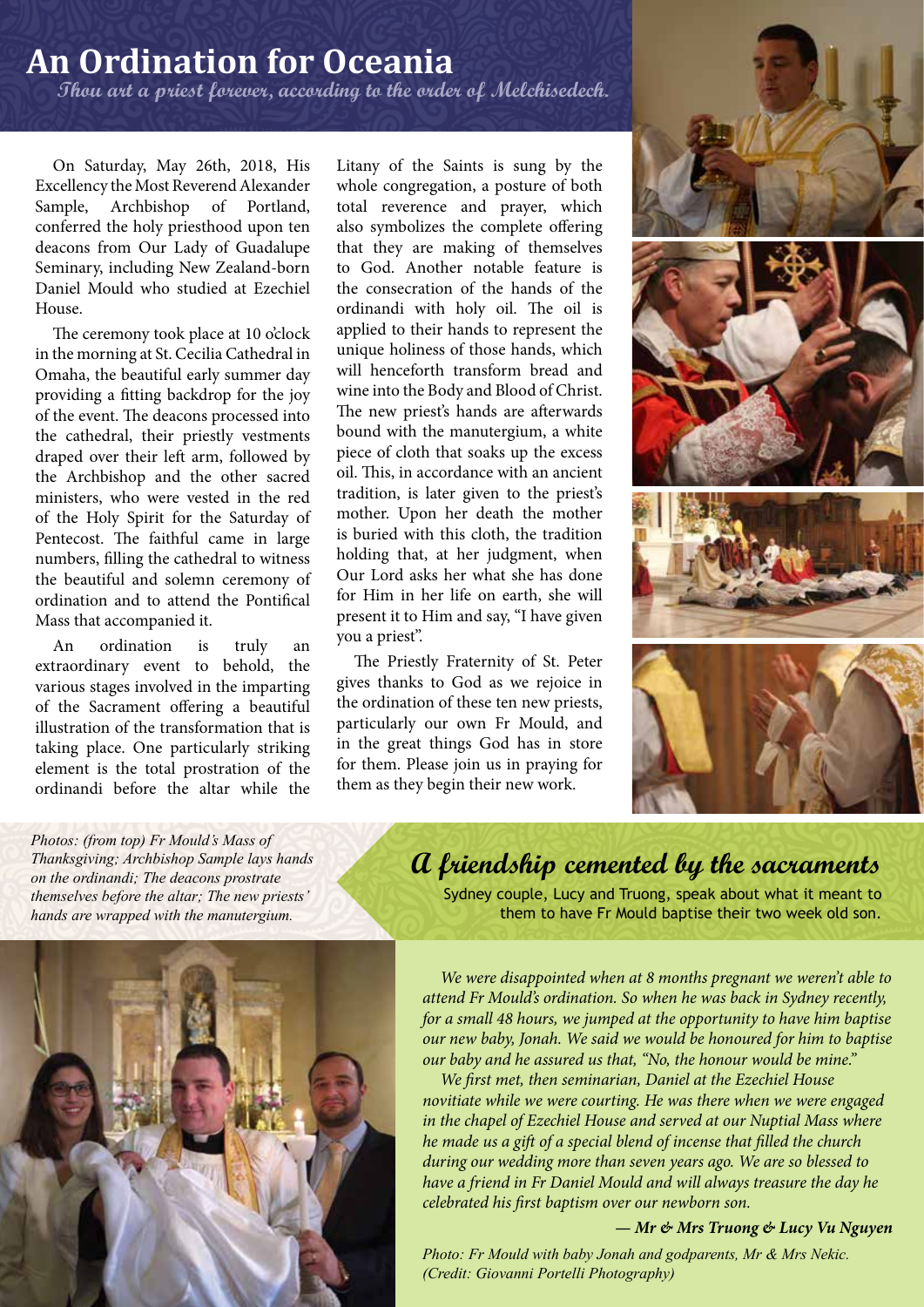

# *CAN YOU PUT A PRICETAG ON A PRIEST?*

With the Novitiate and eight overseas seminarians to support, we need to raise \$150,000 every year.

The Fraternity in Australia must provide \$15,000 per year to support the overseas training of each seminarian from our novitiate. This sum includes \$10,000 for seminary tuition costs and \$5,000 for travel, health insurance, books and personal expenses.

In addition, we must cover the running costs of Ezechiel House Novitiate itself.

Two years have already passed since our last fundraising dinner, which means that we need to appeal to your generosity again. But unlike in previous years:

*\$150,000 by 18th Oct* This newsletter is our major appeal for 2018, and our appeal to you is to become a monthly donor.

# **Become a Monthly Donor**

While every donation is gratefully accepted, we need to guarantee the long-term support of our seminarians during the whole of their seven-year period of studies.

Therefore we urge you to commit to ongoing monthly donations to help us plan for the future, knowing that the money will be there when the bills arrive!

Or if you already donate monthly, are you able to increase your contribution?

*The target date of this appeal is 18 October, which will be the 30th anniversary of the canonical erection of our Fraternity.*

Consider the following options:

 $$1$  a day =  $$30$  a month  $$2 a day = $60 a month$  $$3 a day = $90 a month$  $$5 a day = $150 a month$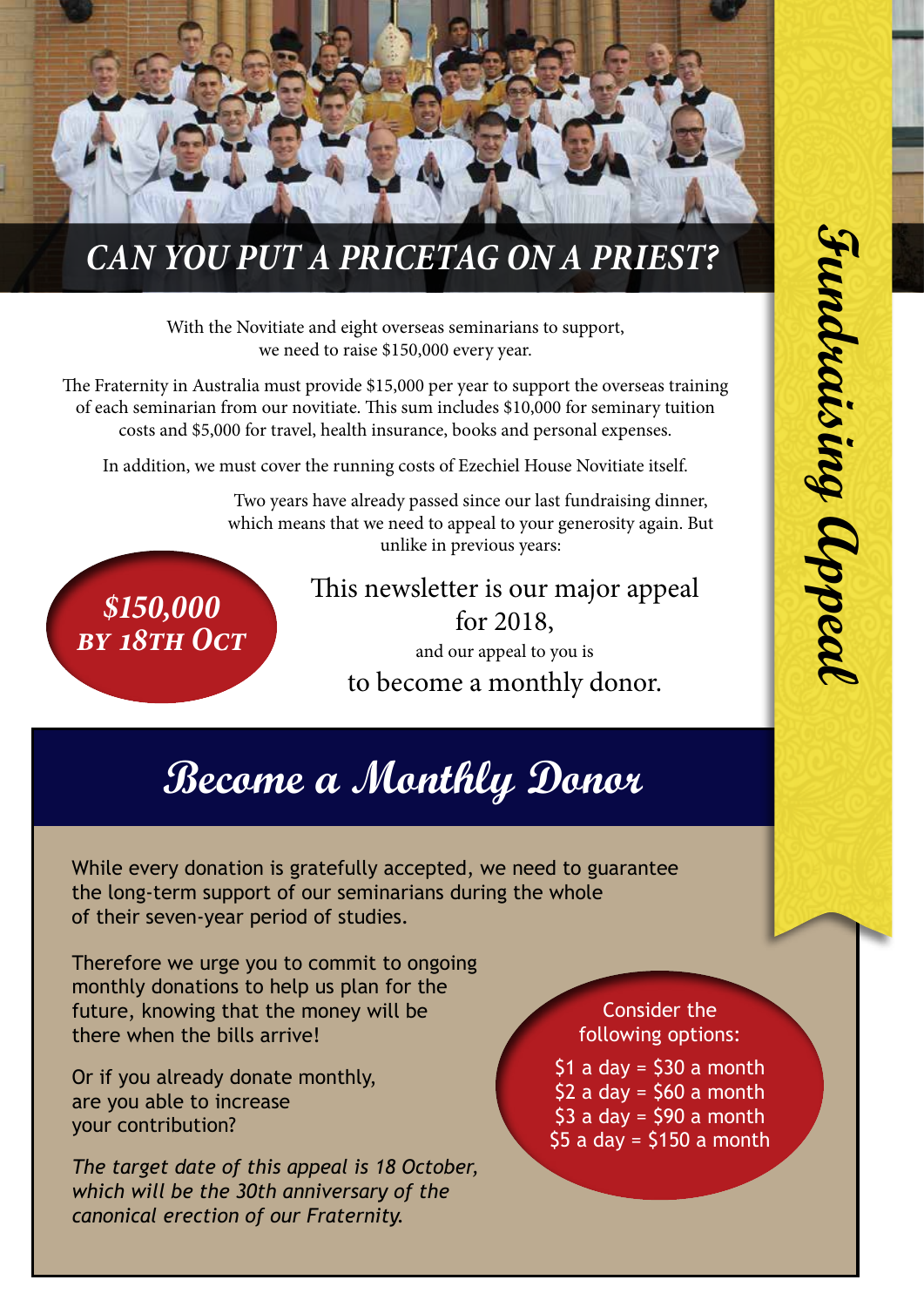# STUDENTS BUZZ ABOUT PHILOSOPHY

Our Southern Cross Seminarians put their training into action this winter by running a Philosophy Camp for students aged 10-18. One student writes about the experience.

Praise God for the FSSP Seminarians! From July 10 - 13 they ran one of the best school holiday events ever. The Philosophy Camp at Lewisham in Sydney was a mixture of fascinating classes, hilarious sporting games and an overall sense of comraderie with other young Catholics—despite the frosty mornings!

The seminarians divided us into teams, each with its own saintly patron and differently coloured bandana which we wore to show our alliegiance. The teams competed for points by answering philosophy questions and winning games. Points were also added or subtracted according to team behaviour (we quickly learnt that stepping on the garden and correcting the seminarians during prayer were not good ideas).

The Camp was an awesome way to learn the history and the value of clear-thinking. It covered everything from the first Greek philosophers, through to St Thomas Aquinas and the less worthy modern thinkers.

The constant reminder to pray and unite our efforts with Christ added to the whole experience. Daily Mass and Adoration lent an atmosphere of joy to the camp.

Overall, it was a fantastic way to spend the holidays and I'm super excited about future camps.

*— by Michael (age 14)*







### **OUR SPONSORS**







**Shaping Successful Businesses** 





*Photos: (from top) Seminarians from OLG Seminary during their visit to Sydney; bushwalking near Wagga Wagga; Attendees at the Vocations Day of Recollection (Nov, 2017).*

## **ABOUT THE PRIESTLY FRATERNITY OF ST PETER**

The Priestly Fraternity of St Peter was established in 1988 with the approval of Pope St John Paul II, for the purpose of maintaining the ancient form of the Roman Rite (Latin Mass or "Extraordinary Form"). Founded with just a dozen priests and a score of seminarians, the Fraternity now has almost 300 priests and 150 seminarians worldwide.

The FSSP has been present in Australia since 2001 and currently has apostolates in Sydney, Canberra, Adelaide and Parramatta.